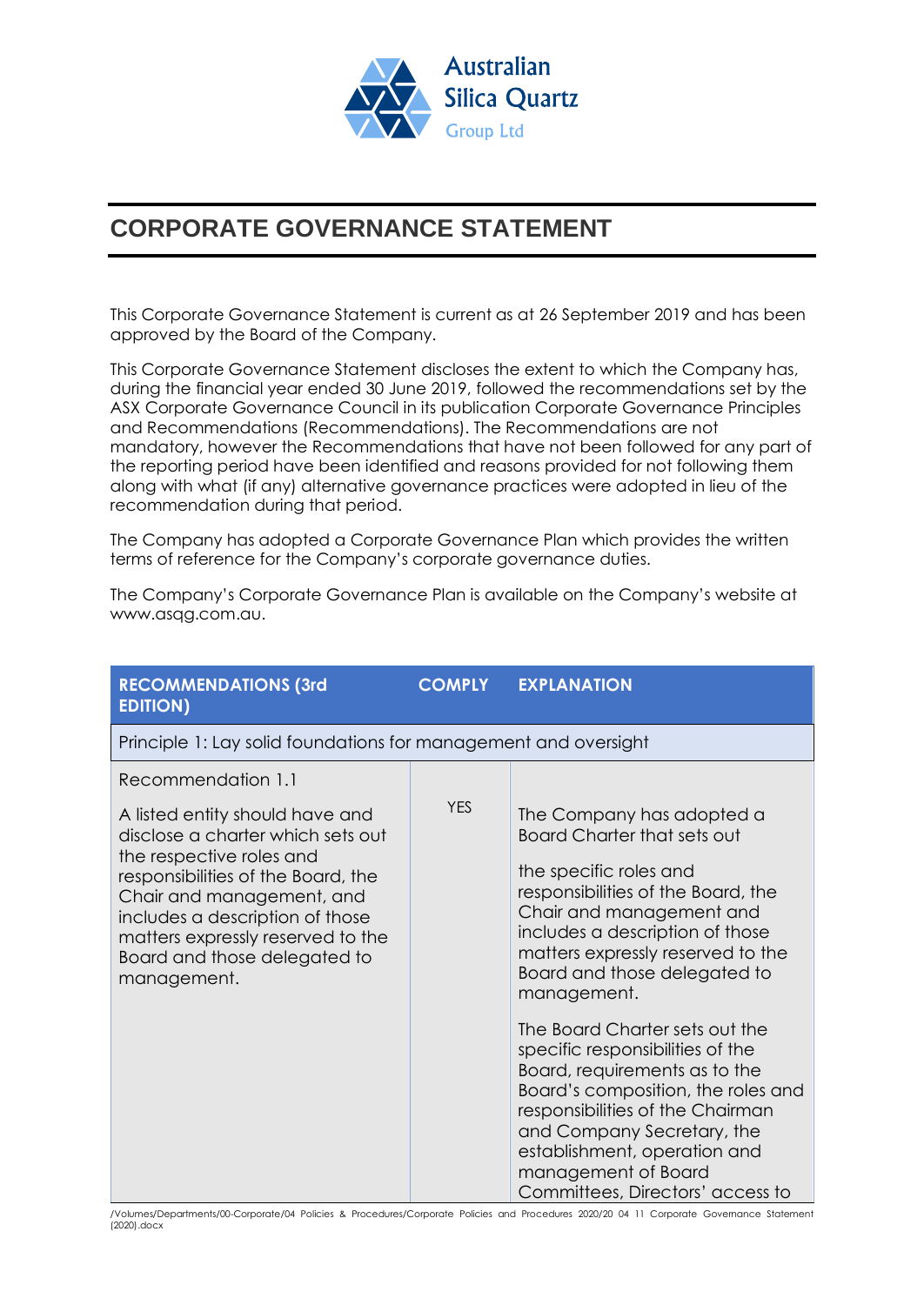

|                                                                                                                                                                                                                                                                                                                                                                       |            | Company records and<br>information, details of the Board's<br>relationship with management,<br>details of the Board's<br>performance review and details<br>of the Board's disclosure policy.<br>A copy of the Company's Board<br>Charter, which is part of the<br>Company's Corporate<br>Governance Plan, is available on<br>the Company's website.                                                                                                                                                                                                                                                                                                                                                                                                                                                                                                                                                             |
|-----------------------------------------------------------------------------------------------------------------------------------------------------------------------------------------------------------------------------------------------------------------------------------------------------------------------------------------------------------------------|------------|-----------------------------------------------------------------------------------------------------------------------------------------------------------------------------------------------------------------------------------------------------------------------------------------------------------------------------------------------------------------------------------------------------------------------------------------------------------------------------------------------------------------------------------------------------------------------------------------------------------------------------------------------------------------------------------------------------------------------------------------------------------------------------------------------------------------------------------------------------------------------------------------------------------------|
| Recommendation 1.2<br>A listed entity should:<br>1. undertake appropriate<br>checks before appointing<br>a person, or putting<br>forward to security holders<br>a candidate for election,<br>as a Director; and<br>2. provide security holders<br>with all material<br>information relevant to a<br>decision on whether or not<br>to elect or re-elect a<br>Director. | <b>YES</b> | (a) The Company has guidelines<br>for the appointment and selection<br>of the Board in its Corporate<br>Governance Plan. The Company's<br>Nomination Committee Charter<br>(in the Company's Corporate<br>Governance Plan) requires the<br>Nomination Committee (or, in its<br>absence, the Board) to ensure<br>appropriate checks (including<br>checks in respect of character,<br>experience, education, criminal<br>record and bankruptcy history (as<br>appropriate)) are undertaken<br>before appointing a person, or<br>putting forward to security holders<br>a candidate for election, as a<br>Director.<br>(b) Under the Nomination<br>Committee Charter, all material<br>information relevant to a decision<br>on whether or not to elect or re-<br>elect a Director must be provided<br>to security holders in the Notice of<br>Meeting containing the resolution<br>to elect or re-elect a Director. |
| Recommendation 1.3<br>A listed entity should have a<br>written agreement with each<br>Director and senior executive<br>setting out the terms of their<br>appointment.                                                                                                                                                                                                 | <b>YES</b> | The Company's Nomination<br>Committee Charter requires the<br>Nomination Committee (or, in its<br>absence, the Board) to ensure<br>that each Director and senior<br>executive is a party to a written                                                                                                                                                                                                                                                                                                                                                                                                                                                                                                                                                                                                                                                                                                           |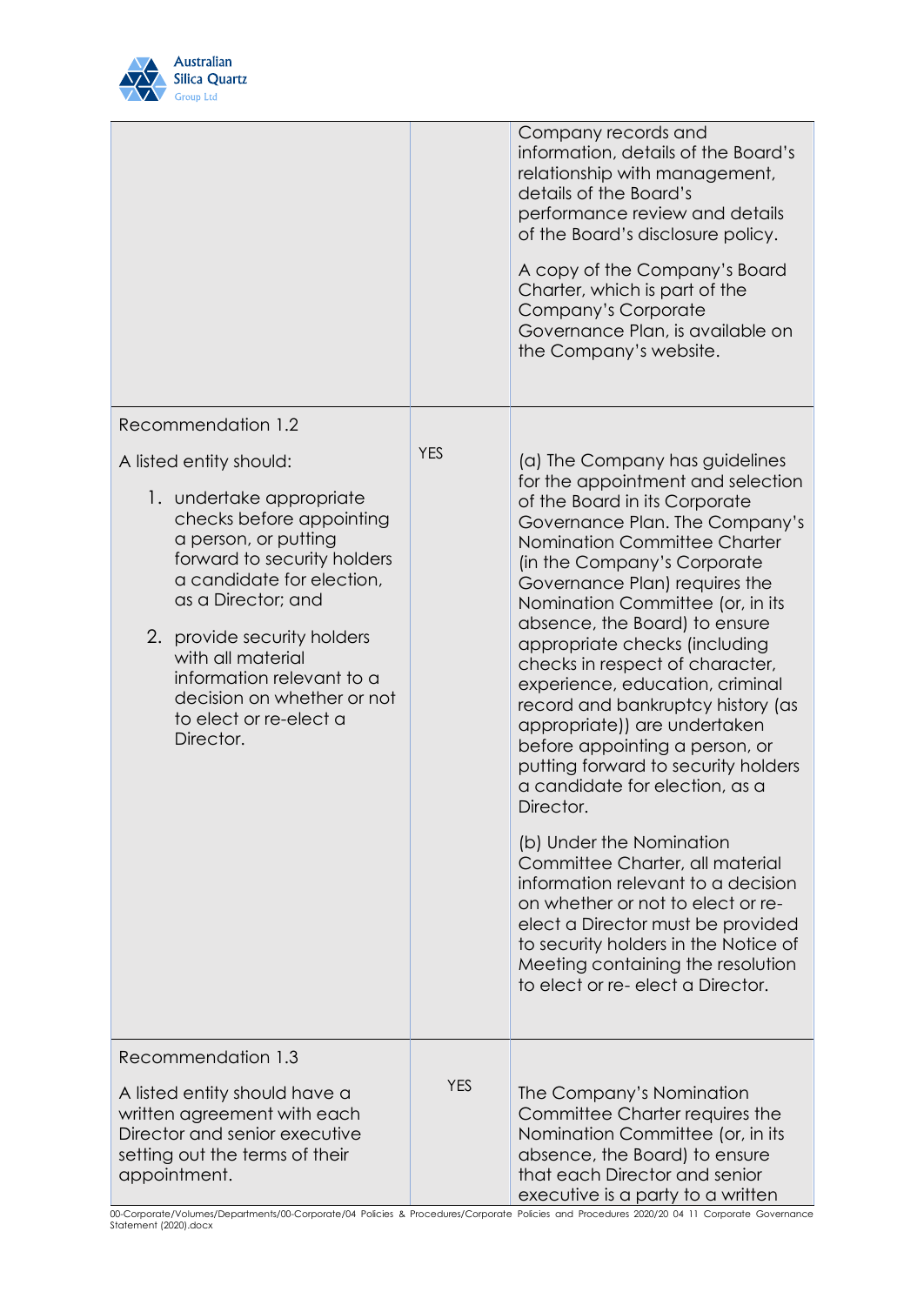

|                                                                                                                                                                                                                                                                                                                                                                                                                                                                                                                                                                                                                                                                                                                                                                                                               |                  | agreement with the Company<br>which sets out the terms of that<br>Director's or senior executive's<br>appointment.<br>The Company has had written<br>agreements with each of its<br>Directors and senior executives for<br>the past financial year.                                                                                                                                                                                                                                                                                                                                                                                                                                                                                                                                                                                                                               |
|---------------------------------------------------------------------------------------------------------------------------------------------------------------------------------------------------------------------------------------------------------------------------------------------------------------------------------------------------------------------------------------------------------------------------------------------------------------------------------------------------------------------------------------------------------------------------------------------------------------------------------------------------------------------------------------------------------------------------------------------------------------------------------------------------------------|------------------|-----------------------------------------------------------------------------------------------------------------------------------------------------------------------------------------------------------------------------------------------------------------------------------------------------------------------------------------------------------------------------------------------------------------------------------------------------------------------------------------------------------------------------------------------------------------------------------------------------------------------------------------------------------------------------------------------------------------------------------------------------------------------------------------------------------------------------------------------------------------------------------|
| Recommendation 1.4<br>The company secretary of a listed<br>entity should be accountable<br>directly to the Board, through the<br>Chair, on all matters to do with<br>the proper functioning of the<br>Board.                                                                                                                                                                                                                                                                                                                                                                                                                                                                                                                                                                                                  | <b>YES</b>       | The Board Charter outlines the<br>responsibility<br>roles,<br>and<br>accountability of the Company<br>Secretary. In accordance with this,<br>Company Secretary<br>the<br>is.<br>accountable directly to the Board,<br>through the Chair, on all matters to<br>do with the proper functioning of<br>the Board.                                                                                                                                                                                                                                                                                                                                                                                                                                                                                                                                                                     |
| Recommendation 1.5<br>A listed entity should:<br>(a) have a diversity policy which<br>includes requirements for the<br>Board or a relevant committee of<br>the Board to set measurable<br>objectives for achieving gender<br>diversity and to assess annually<br>both the objectives and the<br>entity's progress in achieving<br>them;<br>(b) disclose that policy or a<br>summary or it; and<br>(c) disclose as at the end of each<br>reporting period:<br>(i) the measurable objectives for<br>achieving gender diversity set by<br>the Board in accordance with the<br>entity's diversity policy and its<br>progress towards achieving them;<br>and<br>(ii) either:<br>the respective proportions of men<br>and women on the Board, in<br>senior executive positions and<br>across the whole organisation | <b>PARTIALLY</b> | (a) The Company has adopted a<br>Diversity Policy which provides a<br>framework for the Company to<br>establish and achieve measurable<br>diversity objectives, including in<br>respect of gender diversity. The<br>Diversity Policy allows the Board to<br>set measurable gender diversity<br>objectives,<br>considered<br>if<br>appropriate and to assess annually<br>both the objectives if any have<br>been set and the Company's<br>progress in achieving them. Due to<br>the current size of the Company<br>there were no objectives set<br>(b) The Diversity Policy is available,<br>of<br>the<br>Corporate<br>part<br>$\alpha$ s<br>Plan,<br>the<br>Governance<br>on<br>Company's website.<br>(C)<br>did<br>The<br>(i)<br><b>Board</b><br>not<br>set<br>gender<br>diversity<br>measurable<br>objectives for the past financial<br>year, due to the size of the<br>company |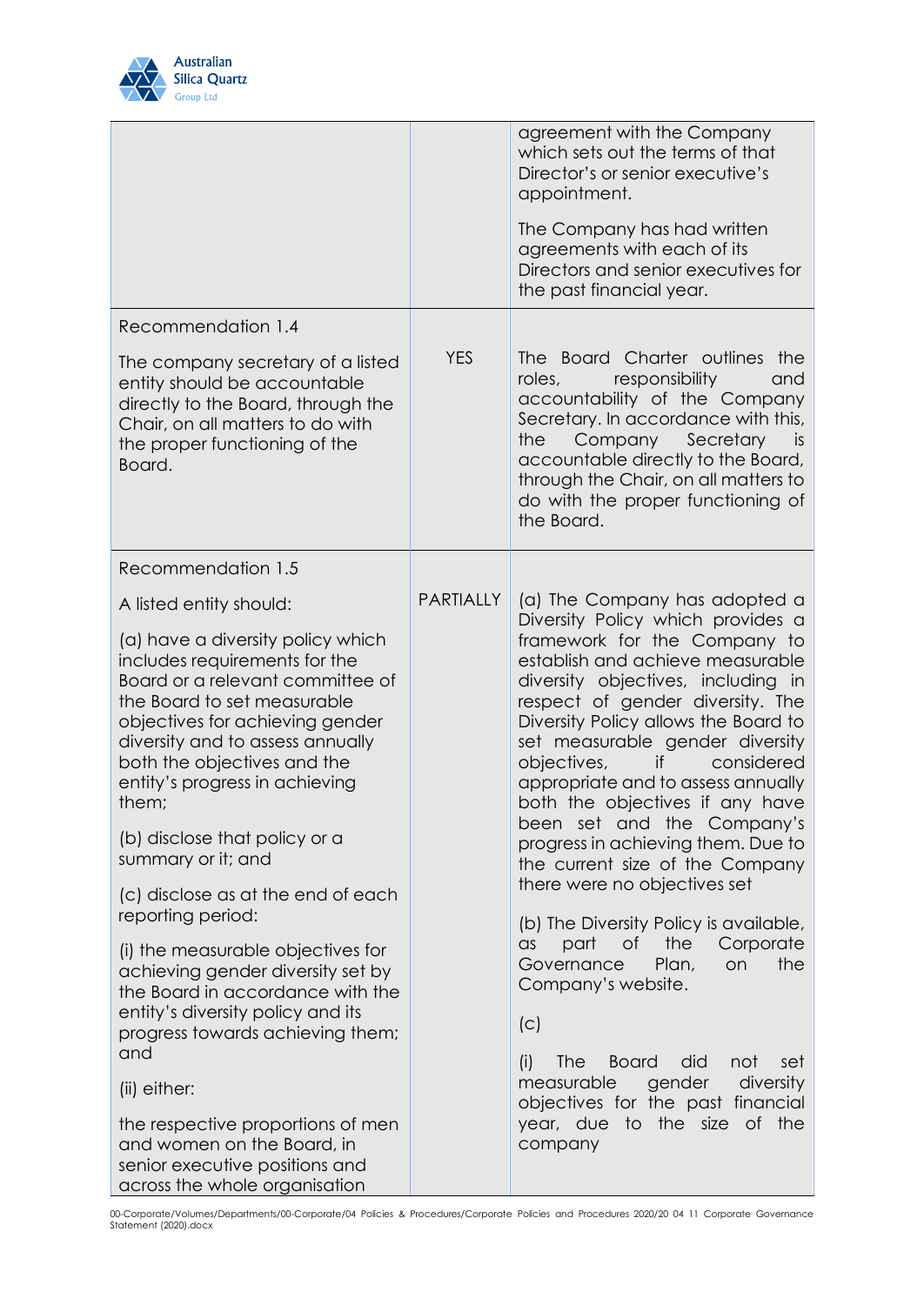

| (including how the entity has<br>defined "senior executive" for<br>these purposes); or<br>if the entity is a "relevant<br>employer" under the Workplace<br>Gender Equality Act, the entity's<br>most recent "Gender Equality<br>Indicators", as defined in the<br>Workplace Gender Equality Act. |            | - the Board did not anticipate<br>there would be a need to appoint<br><b>Directors</b><br>or<br>senior<br>new<br>any<br>executives due to limited nature of<br>Company's<br>existing<br>the<br>and<br>activities<br>the<br>proposed<br>and<br>Board's view that the existing<br>Directors and senior executives<br>have sufficient skill and experience<br>to carry out the Company's plans;<br>and                                                                                                                    |
|--------------------------------------------------------------------------------------------------------------------------------------------------------------------------------------------------------------------------------------------------------------------------------------------------|------------|------------------------------------------------------------------------------------------------------------------------------------------------------------------------------------------------------------------------------------------------------------------------------------------------------------------------------------------------------------------------------------------------------------------------------------------------------------------------------------------------------------------------|
|                                                                                                                                                                                                                                                                                                  |            | - if it became necessary to appoint<br><b>Directors</b><br>senior<br>new<br>or<br>any<br>executives, the Board considered<br>the application of a measurable<br>gender<br>diversity<br>objective<br>requiring a specified proportion of<br>women on the Board and in senior<br>executive roles will, given the small<br>size of the Company and the<br>Board, unduly limit the Company<br>from applying the Diversity Policy<br>as a whole and the Company's<br>policy of appointing based on skills<br>and merit: and |
|                                                                                                                                                                                                                                                                                                  |            | (ii) There were no women on the<br>senior executive<br>board<br>or in<br>positions (direct report to CEO)<br>and there were 0% of women<br>across the whole organisation for<br>the past financial year.                                                                                                                                                                                                                                                                                                               |
| Recommendation 1.6                                                                                                                                                                                                                                                                               |            |                                                                                                                                                                                                                                                                                                                                                                                                                                                                                                                        |
| A listed entity should:                                                                                                                                                                                                                                                                          | <b>YES</b> | (a) The Company's Nomination<br>Committee (or, in its absence, the                                                                                                                                                                                                                                                                                                                                                                                                                                                     |
| (a) have and disclose a process<br>for periodically evaluating the<br>performance of the Board, its<br>committees and individual<br>Directors; and                                                                                                                                               |            | Board) is responsible for evaluating<br>the performance of the Board, its<br>committees<br>and<br>individual<br>Directors on an annual basis. It may<br>with<br>the<br>aid<br><b>of</b><br>do<br>SO<br>an<br>independent advisor. The process                                                                                                                                                                                                                                                                          |
| (b) disclose, in relation to each<br>reporting period, whether a<br>performance evaluation was<br>undertaken in the reporting<br>period in accordance with that                                                                                                                                  |            | for this is set out in the Company's<br>Corporate<br>Governance<br>Plan,<br>which<br>available<br>the<br>is.<br>on<br>Company's website.                                                                                                                                                                                                                                                                                                                                                                               |
| process.                                                                                                                                                                                                                                                                                         |            | (b) The Company's Corporate<br>Plan requires<br>Governance<br>the<br>Company to disclose whether or<br>not performance evaluations were                                                                                                                                                                                                                                                                                                                                                                                |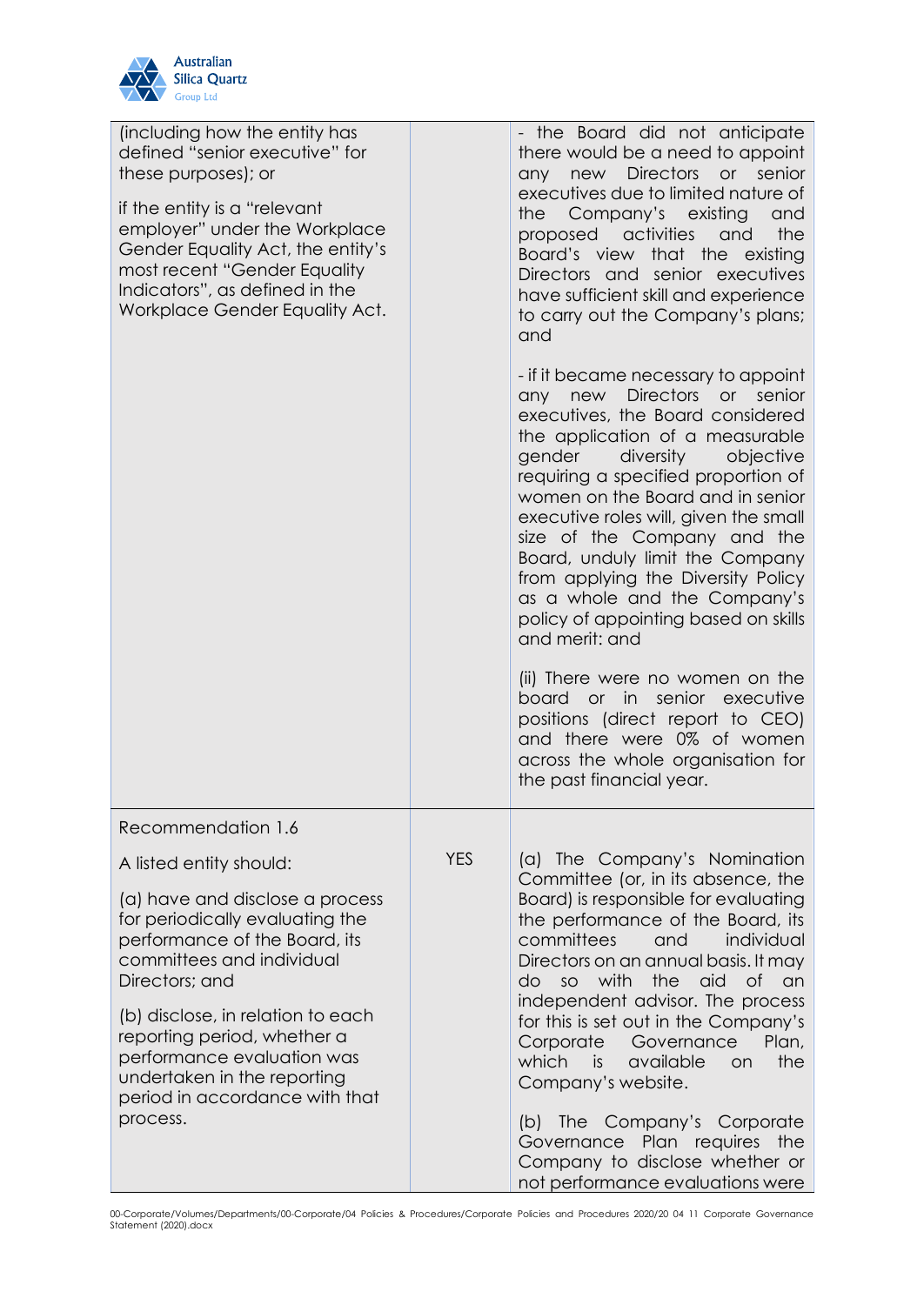

|                                                                                                                                                                                                                                                                                                   |                  | conducted during the relevant<br>reporting period. The Company<br>completed<br>performance<br>has<br>evaluations in respect of<br>the<br>Board, its committees (if any) and<br>individual Directors for the past<br>financial year in accordance with<br>the above process.                                                                                                                                                                                                                                                                                                                                                                                                                                                                                                                                                                                           |
|---------------------------------------------------------------------------------------------------------------------------------------------------------------------------------------------------------------------------------------------------------------------------------------------------|------------------|-----------------------------------------------------------------------------------------------------------------------------------------------------------------------------------------------------------------------------------------------------------------------------------------------------------------------------------------------------------------------------------------------------------------------------------------------------------------------------------------------------------------------------------------------------------------------------------------------------------------------------------------------------------------------------------------------------------------------------------------------------------------------------------------------------------------------------------------------------------------------|
| Recommendation 1.7                                                                                                                                                                                                                                                                                |                  |                                                                                                                                                                                                                                                                                                                                                                                                                                                                                                                                                                                                                                                                                                                                                                                                                                                                       |
| A listed entity should:                                                                                                                                                                                                                                                                           | <b>YES</b>       | (a) The Company's Nomination                                                                                                                                                                                                                                                                                                                                                                                                                                                                                                                                                                                                                                                                                                                                                                                                                                          |
| (a) have and disclose a process<br>for periodically evaluating the<br>performance of its senior<br>executives; and<br>(b) disclose, in relation to each<br>reporting period, whether a<br>performance evaluation was<br>undertaken in the reporting<br>period in accordance with that<br>process. |                  | Committee (or, in its absence, the<br>Board) is responsible for evaluating<br>the<br>the<br>performance<br><b>of</b><br>Company's senior executives on<br>an annual basis. The Company's<br>Remuneration Committee (or, in its<br>absence, the Board) is responsible<br>for evaluating the remuneration of<br>the Company's senior executives<br>on an annual basis.<br>A senior<br>executive,<br>these<br>for<br>purposes,<br>management<br>means<br>key<br>personnel (as<br>defined in the<br>Corporations Act) other than a non<br>executive Director.<br>The applicable processes for these<br>evaluations can be found in the<br>Company's<br>Corporate<br>Governance<br>Plan,<br>which<br><i>is</i><br>available<br>the<br>Company's<br>on<br>website.<br>(b) The Company has completed<br>evaluations<br>performance<br>in<br>respect of the senior executives |
|                                                                                                                                                                                                                                                                                                   |                  | during the past financial year in<br>accordance with the applicable<br>processes.                                                                                                                                                                                                                                                                                                                                                                                                                                                                                                                                                                                                                                                                                                                                                                                     |
|                                                                                                                                                                                                                                                                                                   |                  |                                                                                                                                                                                                                                                                                                                                                                                                                                                                                                                                                                                                                                                                                                                                                                                                                                                                       |
| Principle 2: Structure the Board to add value                                                                                                                                                                                                                                                     |                  |                                                                                                                                                                                                                                                                                                                                                                                                                                                                                                                                                                                                                                                                                                                                                                                                                                                                       |
| Recommendation 2.1                                                                                                                                                                                                                                                                                |                  |                                                                                                                                                                                                                                                                                                                                                                                                                                                                                                                                                                                                                                                                                                                                                                                                                                                                       |
| The Board of a listed entity should:                                                                                                                                                                                                                                                              | <b>PARTIALLY</b> | The Company had a Nomination                                                                                                                                                                                                                                                                                                                                                                                                                                                                                                                                                                                                                                                                                                                                                                                                                                          |
| (a) have a nomination committee<br>which:                                                                                                                                                                                                                                                         |                  | Committee for the past financial<br>year. The Company's Nomination<br>Committee Charter provides for<br>the creation of a Nomination                                                                                                                                                                                                                                                                                                                                                                                                                                                                                                                                                                                                                                                                                                                                  |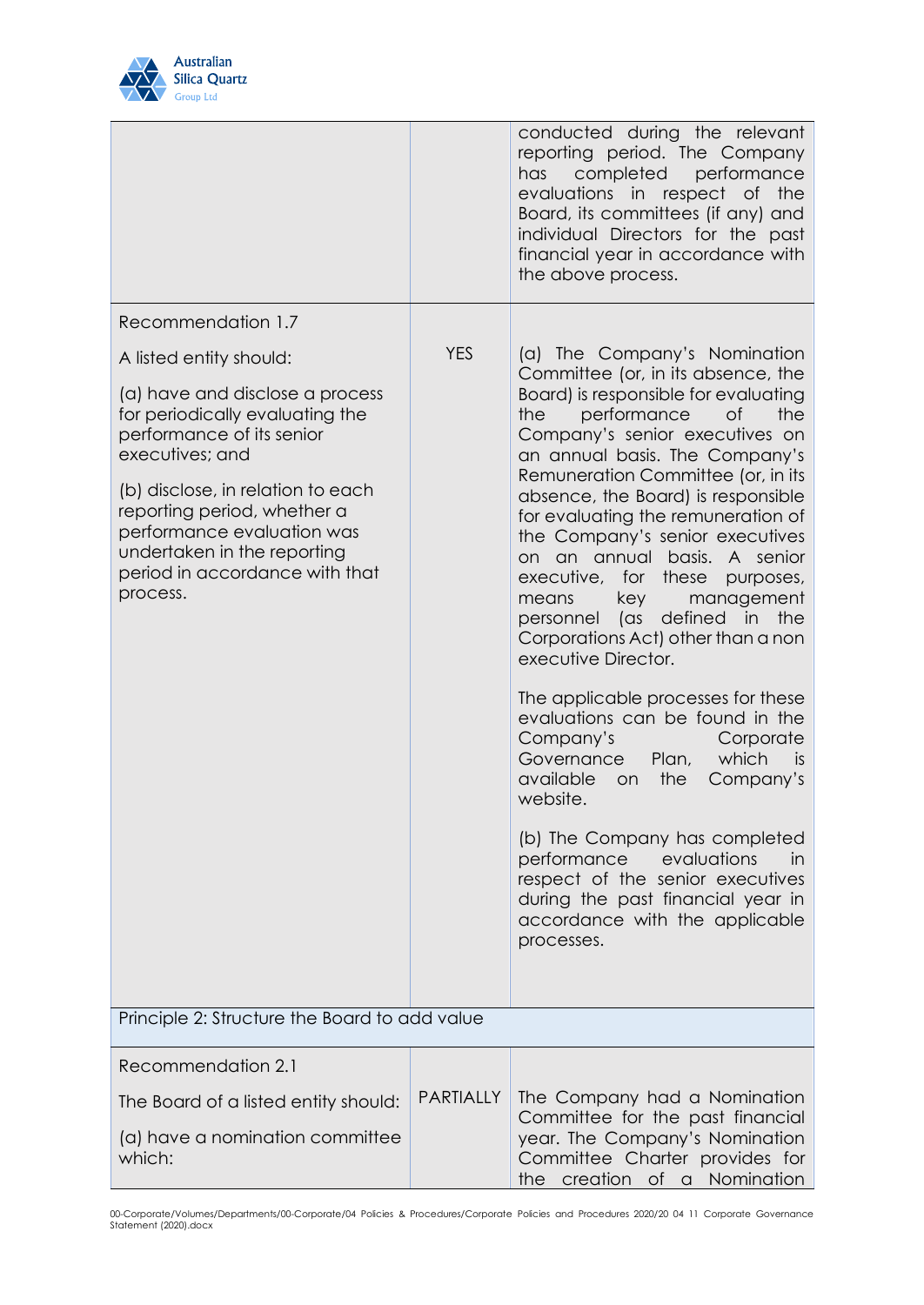

| (i) has at least three members, a<br>majority of whom are<br>independent Directors; and<br>(ii) is chaired by an independent<br>Director,<br>and disclose:<br>(iii) the charter of the committee;<br>(iv) the members of the<br>committee; and<br>$(v)$ as at the end of each<br>reporting period, the number of<br>times the committee met<br>throughout the period and the<br>individual attendances of the<br>members at those meetings; or<br>(b) if it does not have a<br>nomination committee, disclose<br>that fact and the processes it<br>employs to address Board<br>succession issues and to ensure<br>that the Board has the<br>appropriate balance of skills,<br>experience, independence and<br>knowledge of the entity to enable |            | Committee (if it is considered it will<br>benefit the Company), with at<br>least three members, a majority of<br>whom are independent Directors,<br>and which must be chaired by an<br>independent Director. Due to the<br>lack of Independent Directors, the<br>members<br>$\circ$ f<br>the<br>Nomination<br>Committee<br>not<br>were<br>all<br>independent as required by the<br>recommendation (see comments<br>below under Recommendation<br>2.3), the number of times the<br>committee met during the last<br>financial year and the individual<br>attendances of the members are<br>disclosed in the Annual Report. |
|-------------------------------------------------------------------------------------------------------------------------------------------------------------------------------------------------------------------------------------------------------------------------------------------------------------------------------------------------------------------------------------------------------------------------------------------------------------------------------------------------------------------------------------------------------------------------------------------------------------------------------------------------------------------------------------------------------------------------------------------------|------------|---------------------------------------------------------------------------------------------------------------------------------------------------------------------------------------------------------------------------------------------------------------------------------------------------------------------------------------------------------------------------------------------------------------------------------------------------------------------------------------------------------------------------------------------------------------------------------------------------------------------------|
| it to discharge its duties and<br>responsibilities effectively.                                                                                                                                                                                                                                                                                                                                                                                                                                                                                                                                                                                                                                                                                 |            |                                                                                                                                                                                                                                                                                                                                                                                                                                                                                                                                                                                                                           |
| Recommendation 2.2                                                                                                                                                                                                                                                                                                                                                                                                                                                                                                                                                                                                                                                                                                                              |            |                                                                                                                                                                                                                                                                                                                                                                                                                                                                                                                                                                                                                           |
| A listed entity should have and<br>disclose a Board skill matrix setting<br>out the mix of skills and diversity<br>that the Board currently has or is<br>looking to achieve in its<br>membership.                                                                                                                                                                                                                                                                                                                                                                                                                                                                                                                                               | <b>YES</b> | Under the Nomination Committee<br>Charter (in the Company's<br>Corporate Governance Plan), the<br>Nomination Committee (or, in its<br>absence, the Board) is required to<br>prepare a Board skill matrix setting<br>out the mix of skills and diversity<br>that the Board currently has (or is<br>looking to achieve) and to review<br>this at least annually against the<br>Company's Board skills matrix to<br>ensure the appropriate mix of skills<br>and expertise is present<br>$\overline{\phantom{a}}$ to<br>facilitate<br>successful<br>strategic<br>direction.                                                   |
|                                                                                                                                                                                                                                                                                                                                                                                                                                                                                                                                                                                                                                                                                                                                                 |            | The Company has, for the past<br>financial year, had a Board skill<br>matrix setting out the mix of skills<br>diversity that the Board<br>and                                                                                                                                                                                                                                                                                                                                                                                                                                                                             |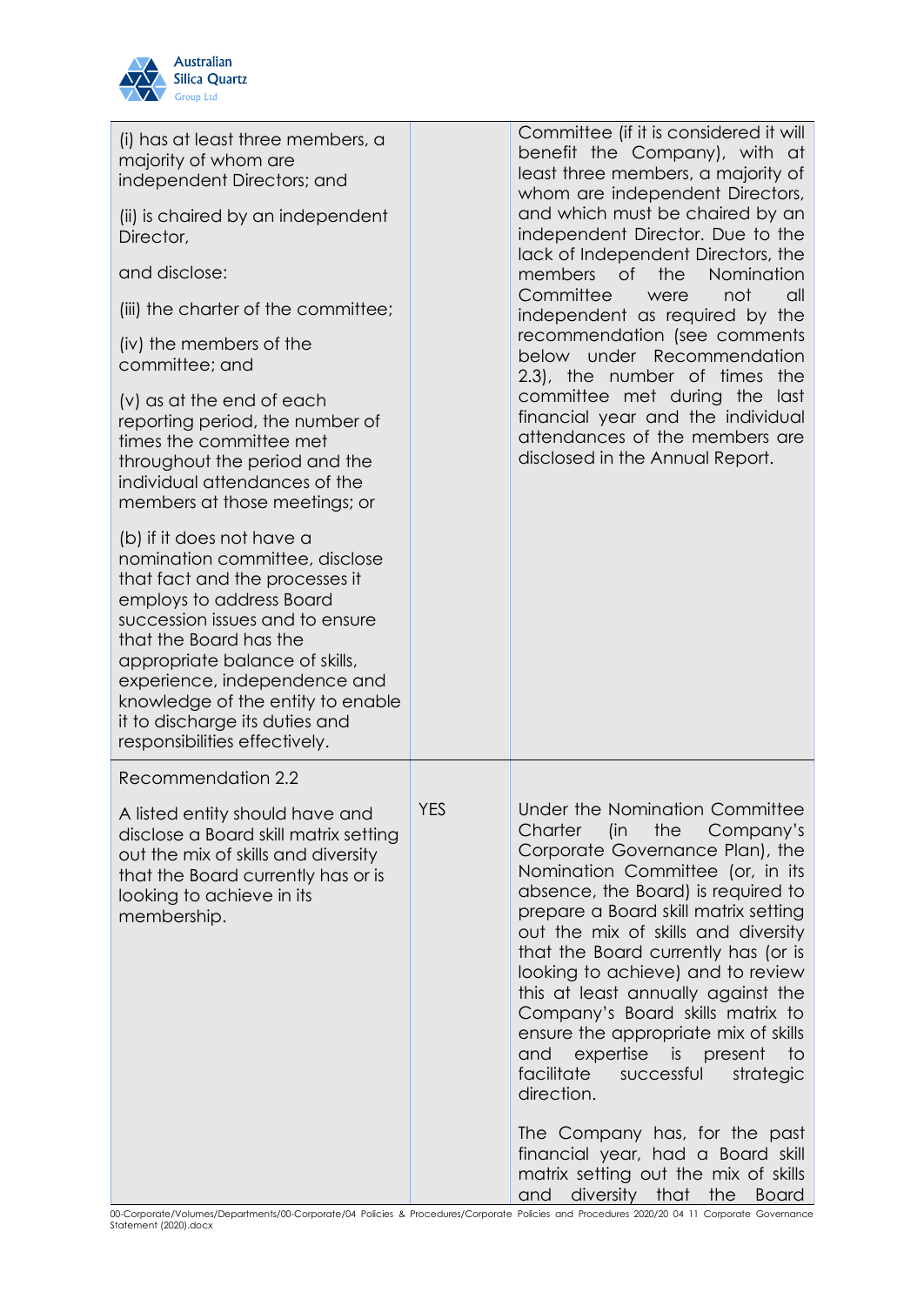

|                                                                                   |           | currently has or is looking<br>$\overline{1}$<br>achieve in its membership.<br>The Board Charter requires the<br><b>of</b><br>each<br><b>Board</b><br>disclosure<br>member's<br>qualifications<br>and<br>expertise. Full details as to each<br>Director and senior executive's<br>relevant skills and experience are<br>available in<br>the Company's<br>Annual Report.                                                                                                                                                                                                                                                                                                                                                                                                                                                                                                                                                                                                                                                                                                                                                                                                                                                                                                                                                                                      |
|-----------------------------------------------------------------------------------|-----------|--------------------------------------------------------------------------------------------------------------------------------------------------------------------------------------------------------------------------------------------------------------------------------------------------------------------------------------------------------------------------------------------------------------------------------------------------------------------------------------------------------------------------------------------------------------------------------------------------------------------------------------------------------------------------------------------------------------------------------------------------------------------------------------------------------------------------------------------------------------------------------------------------------------------------------------------------------------------------------------------------------------------------------------------------------------------------------------------------------------------------------------------------------------------------------------------------------------------------------------------------------------------------------------------------------------------------------------------------------------|
| Recommendation 2.4                                                                |           |                                                                                                                                                                                                                                                                                                                                                                                                                                                                                                                                                                                                                                                                                                                                                                                                                                                                                                                                                                                                                                                                                                                                                                                                                                                                                                                                                              |
| A majority of the Board of a listed<br>entity should be independent<br>Directors. | <b>NO</b> | Nash<br>Only<br>Mr<br>meets<br>the<br>independence criteria under the<br>Corporate<br>ASX<br>Governance<br>Council Recommendations, as all<br><b>Directors</b><br>other<br>either<br>are<br>executives or major shareholders in<br>the Company within the last three<br>years. The Board recognises the<br>Corporate Governance Council's<br>recommendation that a majority<br>of a<br>Board should consist of<br>independent directors. The Board<br>views<br>the<br>shareholdings<br><b>of</b><br>Directors as important, although<br>this<br><b>ASX</b><br>is<br>outside<br>the<br>criteria<br>Recommendations<br>for<br>independence, as it believes it<br>more correctly aligns the Board<br>with<br>shareholder interests.<br>$\ln$<br>considering the independence of<br>Directors, the Board considers<br>issues of materiality and relies on<br>thresholds for qualitative<br>and<br>quantitative materiality<br>$\alpha$ s<br>contained in the Board Charter<br>which<br>is i<br>the<br>disclosed<br>on<br>Company's web site.<br>The Board believes the current<br>structure is appropriate given the<br>Company's current size<br>and<br>activities. The existing Directors<br>provide the necessary diversity of<br>qualifications, skills and experience<br>and<br>bring<br>quality<br>and<br>independent judgement to all<br>relevant issues. |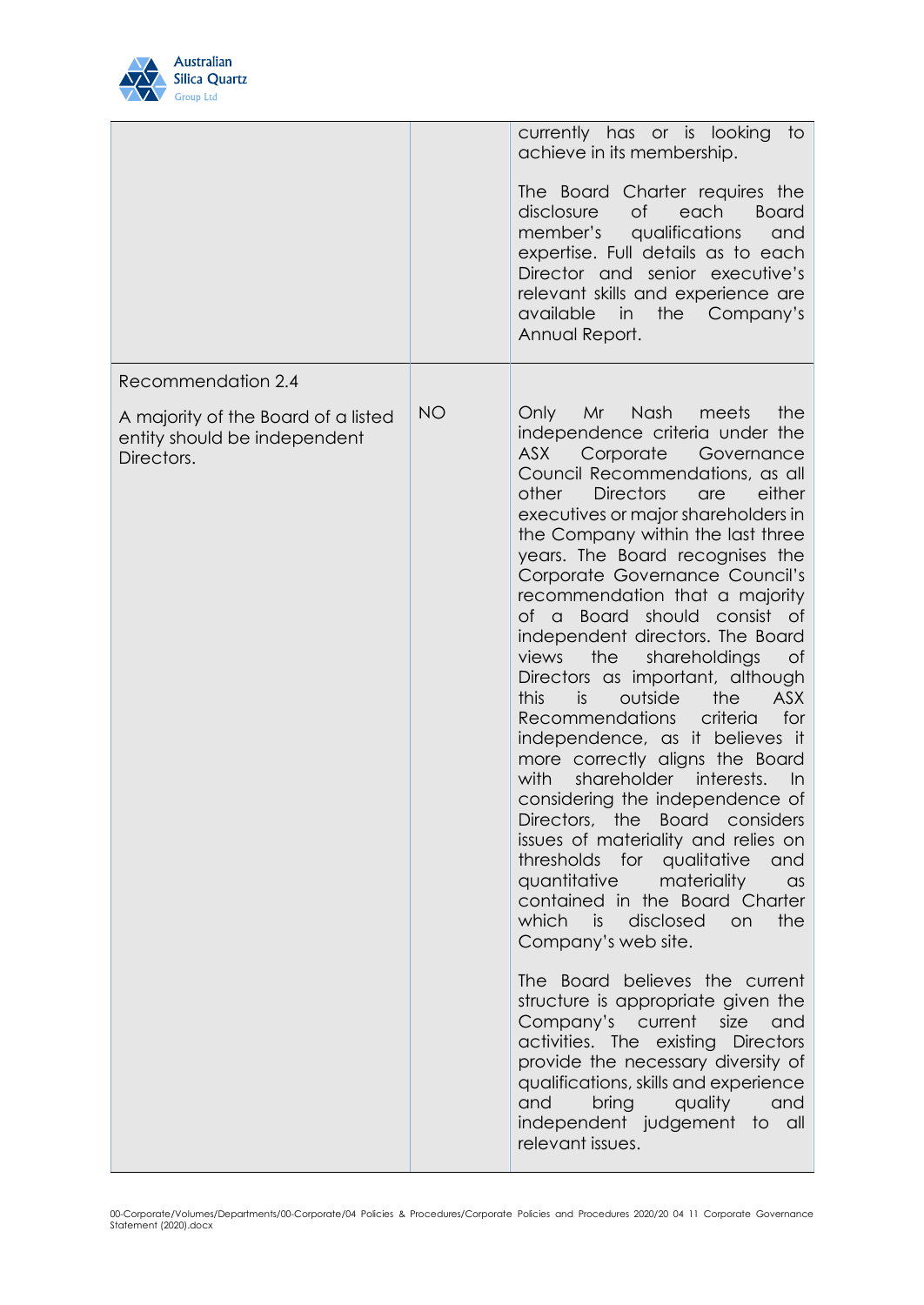

| Recommendation 2.5                                                                                                                                                                                                                                                                           |                  |                                                                                                                                                                                                                                                                                                                                                                                                                                                                                                                          |  |
|----------------------------------------------------------------------------------------------------------------------------------------------------------------------------------------------------------------------------------------------------------------------------------------------|------------------|--------------------------------------------------------------------------------------------------------------------------------------------------------------------------------------------------------------------------------------------------------------------------------------------------------------------------------------------------------------------------------------------------------------------------------------------------------------------------------------------------------------------------|--|
| The Chair of the Board of a listed<br>entity should be an independent<br>Director and, in particular, should<br>not be the same person as the<br>CEO of the entity.                                                                                                                          | <b>YES</b>       | The Board Charter provides that,<br>where practical, the Chair of the<br>Board should be an independent<br>Director and should not be the<br>CEO/Managing Director.                                                                                                                                                                                                                                                                                                                                                      |  |
|                                                                                                                                                                                                                                                                                              |                  | The Chair of the Company during<br>the past financial year was an<br>independent Director and was not<br>the CEO/Managing Director.                                                                                                                                                                                                                                                                                                                                                                                      |  |
| Recommendation 2.6                                                                                                                                                                                                                                                                           |                  |                                                                                                                                                                                                                                                                                                                                                                                                                                                                                                                          |  |
| A listed entity should have a<br>program for inducting new<br>Directors and providing<br>appropriate professional<br>development opportunities for<br>continuing Directors to develop<br>and maintain the skills and<br>knowledge needed to perform<br>their role as a Director effectively. | <b>YES</b>       | the<br>$\ln$<br>accordance with<br>Company's Board Charter,<br>the<br>Nominations Committee (or, in its<br>absence, the Board) is responsible<br>for the approval and review of<br>induction<br>and<br>continuing<br>professional<br>development<br>procedures<br>programs<br>for<br>and<br>Directors to ensure that they can<br>effectively<br>discharge<br>their<br><b>The</b><br>responsibilities.<br>Company<br>Secretary<br>for<br>is responsible<br>facilitating<br>inductions<br>and<br>professional development. |  |
| Principle 3: Act ethically and responsibly                                                                                                                                                                                                                                                   |                  |                                                                                                                                                                                                                                                                                                                                                                                                                                                                                                                          |  |
| Recommendation 3.1 A listed<br>entity should:                                                                                                                                                                                                                                                | <b>YES</b>       | The<br>Company's Corporate<br>(a)                                                                                                                                                                                                                                                                                                                                                                                                                                                                                        |  |
| (a) have a code of conduct for its<br>Directors, senior executives and<br>employees; and                                                                                                                                                                                                     |                  | Code of Conduct applies to the<br>Company's<br>Directors,<br>senior<br>executives and employees.                                                                                                                                                                                                                                                                                                                                                                                                                         |  |
| (b) disclose that code                                                                                                                                                                                                                                                                       |                  | (b) The Company's Corporate<br>Code of Conduct (which forms<br>part of the Company's Corporate<br>Governance Plan) is available on<br>the Company's website.                                                                                                                                                                                                                                                                                                                                                             |  |
| Principle 4: Safeguard integrity in financial reporting                                                                                                                                                                                                                                      |                  |                                                                                                                                                                                                                                                                                                                                                                                                                                                                                                                          |  |
| Recommendation 4.1                                                                                                                                                                                                                                                                           |                  |                                                                                                                                                                                                                                                                                                                                                                                                                                                                                                                          |  |
| The Board of a listed entity should:                                                                                                                                                                                                                                                         | <b>PARTIALLY</b> | The Board has established an audit<br>committee comprised<br><b>of</b><br>Mr                                                                                                                                                                                                                                                                                                                                                                                                                                             |  |
| (a) haveanauditcommitteewhich:                                                                                                                                                                                                                                                               |                  | Lithgow Chairman (who is not<br>independent), Mr Nash (who is<br>independent) and Mr Atkins (who                                                                                                                                                                                                                                                                                                                                                                                                                         |  |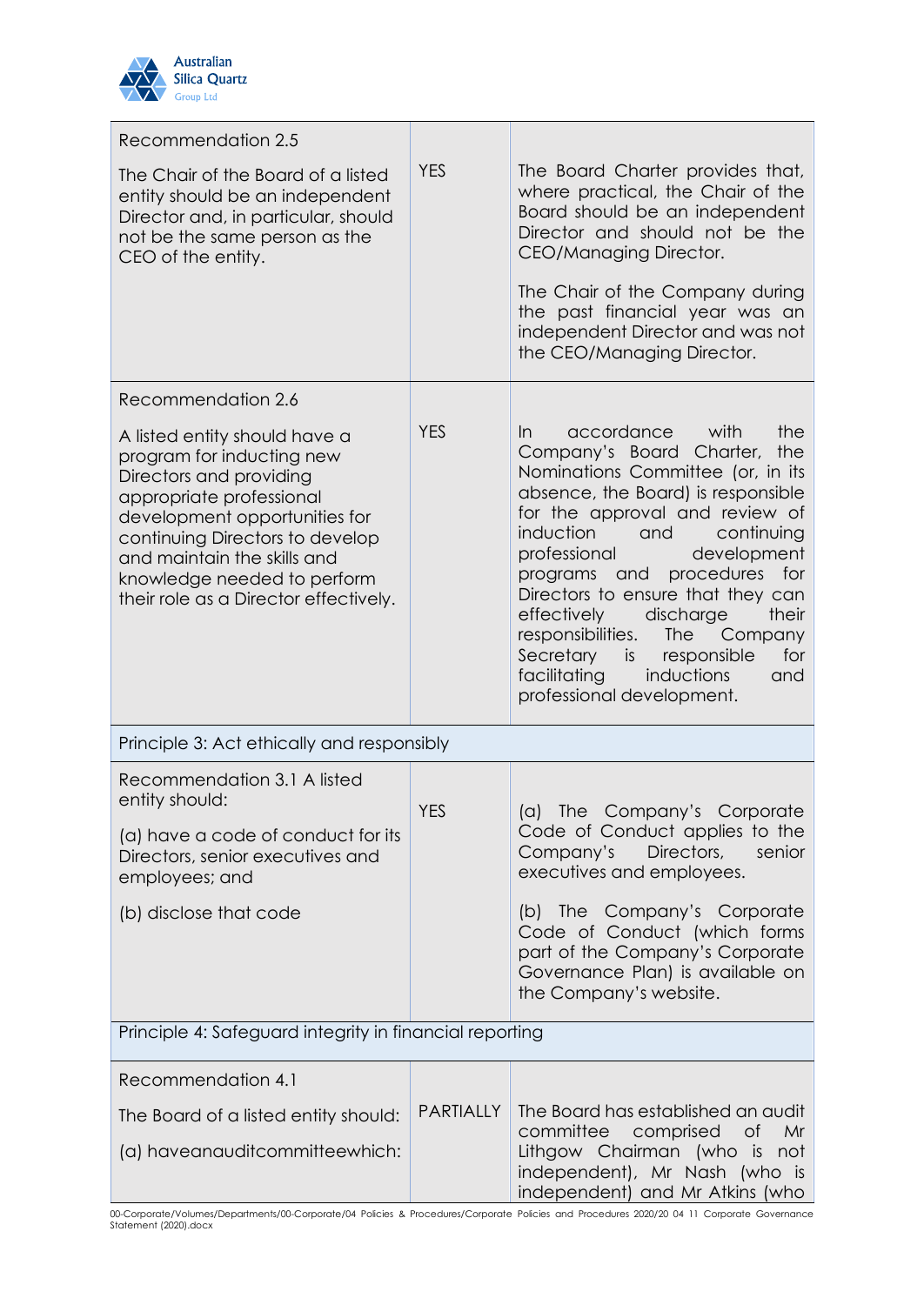

| (i) has at least three members, all<br>of whom are non-executive<br>Directors and a majority of whom<br>are independent Directors; and<br>(ii) is chaired by an independent<br>Director, who is not the Chair of<br>the Board,                                                                                                                                                                                                                                                                                                                                                                     |            | is not independent). The Audit<br>Committee follows<br>the<br>Audit<br>Committee charter located on the<br>Company's website and there<br>were two meetings held during the<br>year so as to ensure the integrity of<br>the Financial Statements of the<br>Company and the independence                        |
|----------------------------------------------------------------------------------------------------------------------------------------------------------------------------------------------------------------------------------------------------------------------------------------------------------------------------------------------------------------------------------------------------------------------------------------------------------------------------------------------------------------------------------------------------------------------------------------------------|------------|----------------------------------------------------------------------------------------------------------------------------------------------------------------------------------------------------------------------------------------------------------------------------------------------------------------|
| and disclose:                                                                                                                                                                                                                                                                                                                                                                                                                                                                                                                                                                                      |            | of the external auditor.                                                                                                                                                                                                                                                                                       |
| (iii) the charter of the committee;                                                                                                                                                                                                                                                                                                                                                                                                                                                                                                                                                                |            |                                                                                                                                                                                                                                                                                                                |
| (iv) the relevant qualifications<br>and                                                                                                                                                                                                                                                                                                                                                                                                                                                                                                                                                            |            |                                                                                                                                                                                                                                                                                                                |
| experience of the members of<br>the committee; and                                                                                                                                                                                                                                                                                                                                                                                                                                                                                                                                                 |            |                                                                                                                                                                                                                                                                                                                |
| (v) in relation to each reporting<br>period, the number of times the<br>committee met throughout the<br>period and the individual<br>attendances of the members at<br>those meetings;                                                                                                                                                                                                                                                                                                                                                                                                              |            |                                                                                                                                                                                                                                                                                                                |
| <b>or</b>                                                                                                                                                                                                                                                                                                                                                                                                                                                                                                                                                                                          |            |                                                                                                                                                                                                                                                                                                                |
| if it does not have an audit<br>committee, disclose that fact and<br>the processes it                                                                                                                                                                                                                                                                                                                                                                                                                                                                                                              |            |                                                                                                                                                                                                                                                                                                                |
| <b>Recommendation 4.2</b>                                                                                                                                                                                                                                                                                                                                                                                                                                                                                                                                                                          |            |                                                                                                                                                                                                                                                                                                                |
| The Board of a listed entity should,<br>before it approves the entity's financial<br>statements for a financial period,<br>receive from its CEO and CFO a<br>declaration that the financial records of<br>the entity have been properly<br>maintained and that the financial<br>statements comply with the appropriate<br>accounting standards and give a true<br>and fair view of the financial position<br>and performance of the entity and that<br>the opinion has been formed on the<br>basis of a sound system of risk<br>management and internal control which<br>is operating effectively. | <b>YES</b> | The Company's Audit and Risk<br>Committee Charter requires the CEO and<br>CFO (or, if none, the person(s) fulfilling<br>those functions) to provide a sign off on<br>these terms.<br>The Company has obtained a sign off on<br>these terms for each of its financial<br>statements in the past financial year. |
| <b>Recommendation 4.3</b><br>A listed entity that has an AGM should<br>ensure that its external auditor attends<br>its AGM and is available to answer                                                                                                                                                                                                                                                                                                                                                                                                                                              | <b>YES</b> | The Company's Corporate Governance<br>Plan provides that the Board must<br>ensure the Company's external auditor<br>attends its AGM and is available to                                                                                                                                                        |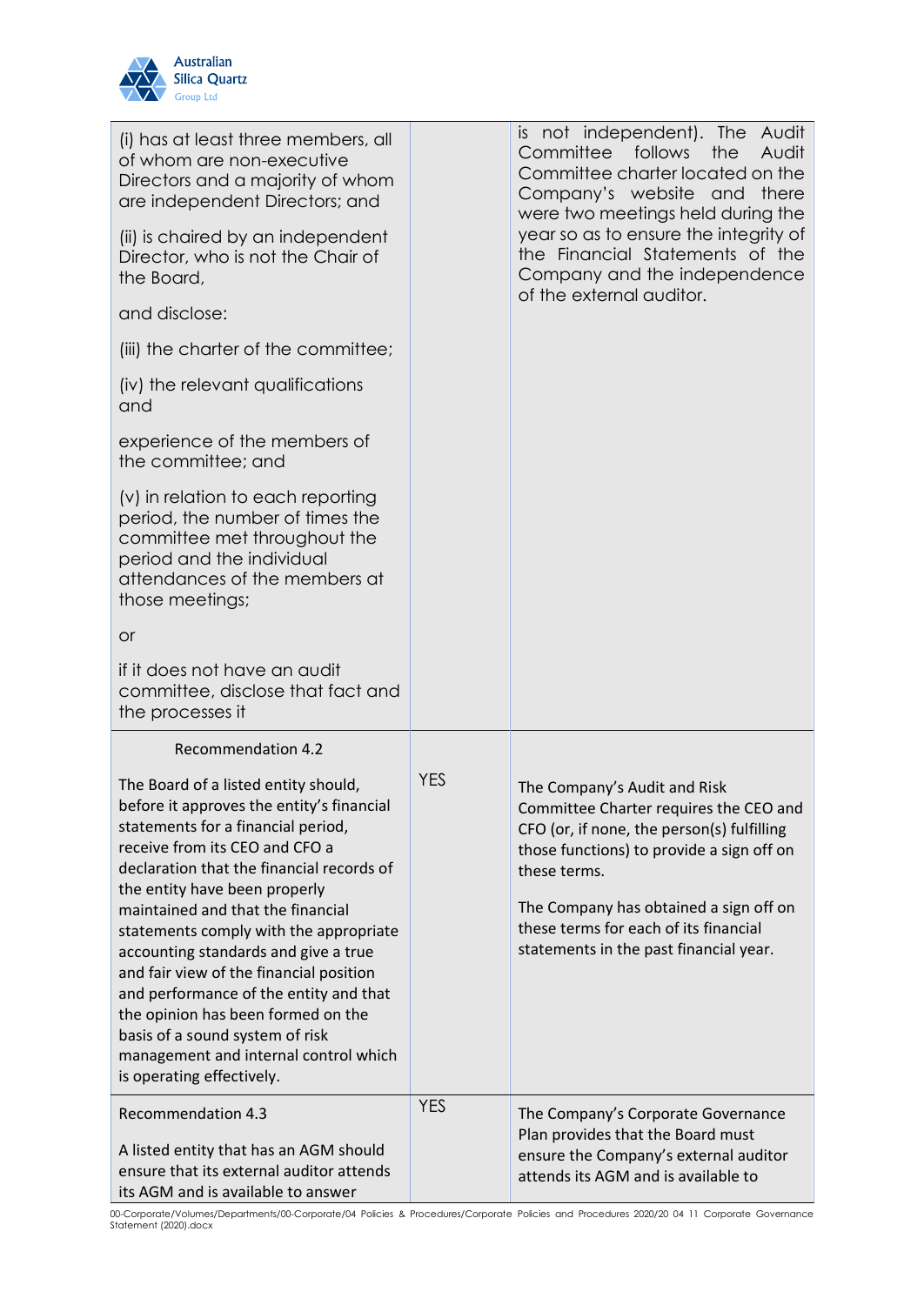

| questions from security holders relevant<br>to the audit.                                                                                                                                                                 |            | answer questions from security holders<br>relevant to the audit.<br>The Company's external auditor<br>attended the Company's last AGM<br>during the past financial year.                                                                                                                                                                                                                      |
|---------------------------------------------------------------------------------------------------------------------------------------------------------------------------------------------------------------------------|------------|-----------------------------------------------------------------------------------------------------------------------------------------------------------------------------------------------------------------------------------------------------------------------------------------------------------------------------------------------------------------------------------------------|
| Principle 5: Make timely and balanced disclosure                                                                                                                                                                          |            |                                                                                                                                                                                                                                                                                                                                                                                               |
| Recommendation 5.1 A listed entity<br>should:<br>(a) have a written policy for complying<br>with its continuous disclosure<br>obligations under the Listing Rules; and<br>(b) disclose that policy or a summary of<br>it. | <b>YES</b> | 1. (a) The Board Charter provides<br>details of the Company's<br>disclosure policy. In addition, the<br>Corporate Governance Plan<br>details the Company's disclosure<br>requirements as required by the<br>ASX Listing Rules and other<br>relevant legislation.<br>2. (b) The Corporate Governance<br>Plan, which incorporates the<br>Board Charter, is available on the<br>Company website. |
| Principle 6: Respect the rights of security holders                                                                                                                                                                       |            |                                                                                                                                                                                                                                                                                                                                                                                               |
| Recommendation 6.1<br>A listed entity should provide<br>information about itself and its<br>governance to investors via its website.                                                                                      | <b>YES</b> | Information about the Company and its<br>governance is available in the Corporate<br>Governance Plan which can be found on<br>the Company's website.                                                                                                                                                                                                                                          |
| Recommendation 6.2<br>A listed entity should design and<br>implement an investor relations<br>program to facilitate effective two-way<br>communication with investors.                                                    |            | The Company has adopted a Shareholder<br>Communications Strategy which aims to<br>promote and facilitate effective two-way<br>communication with investors. The<br>Strategy outlines a range of ways in<br>which information is communicated to<br>shareholders and is available on the<br>Company's website as part of the<br>Company's Corporate Governance Plan.                           |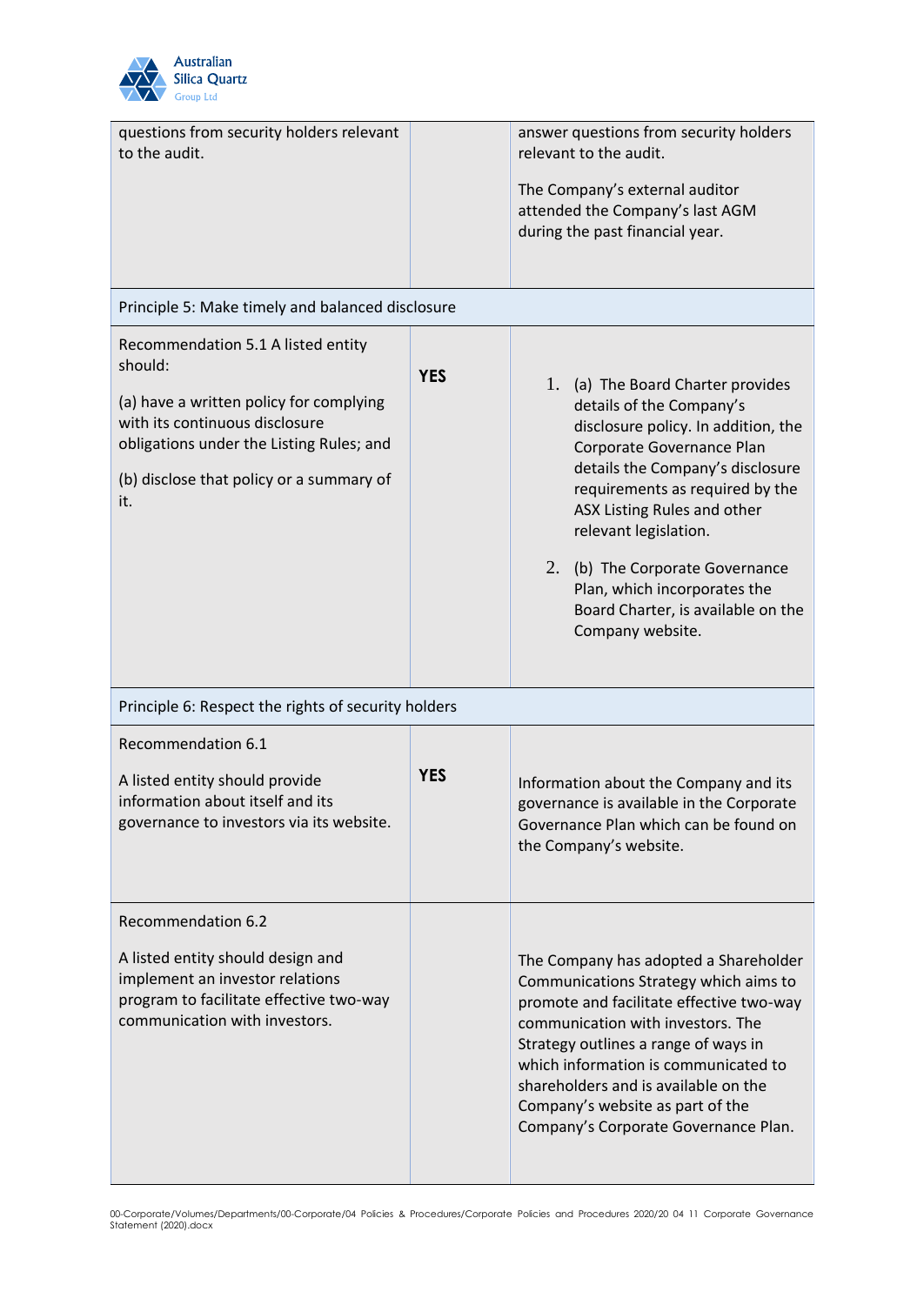

| Recommendation 6.3                                                                                                                                                                      |                  |                                                                                                                                                                                                                                                                                                                                                                                                                                                                                                                                       |
|-----------------------------------------------------------------------------------------------------------------------------------------------------------------------------------------|------------------|---------------------------------------------------------------------------------------------------------------------------------------------------------------------------------------------------------------------------------------------------------------------------------------------------------------------------------------------------------------------------------------------------------------------------------------------------------------------------------------------------------------------------------------|
| A listed entity should disclose the<br>policies and processes it has in place to<br>facilitate and encourage participation at<br>meetings of security holders.                          |                  | Shareholders are encouraged to<br>participate at all general meetings and<br>AGMs of the Company. Upon the<br>despatch of any notice of meeting to<br>Shareholders, the Company Secretary<br>shall send out material stating that all<br>Shareholders are encouraged to<br>participate at the meeting.                                                                                                                                                                                                                                |
| Recommendation 6.4                                                                                                                                                                      |                  |                                                                                                                                                                                                                                                                                                                                                                                                                                                                                                                                       |
| A listed entity should give security<br>holders the option to receive<br>communications from, and send<br>communications to, the<br>entity and electronically.<br>its security registry |                  | The Shareholder Communication<br>Strategy provides that<br>security holders can register with the<br>Company to receive email notifications<br>when an announcement is made by the<br>Company to the ASX, including the<br>release of the Annual Report, half yearly<br>reports and quarterly reports. Links are<br>made available to the Company's<br>website on which all information<br>provided to the ASX is immediately<br>posted.<br>Shareholders queries should be referred<br>to the Company Secretary at first<br>instance. |
| Principle 7: Recognise and manage risk                                                                                                                                                  |                  |                                                                                                                                                                                                                                                                                                                                                                                                                                                                                                                                       |
| Recommendation 7.1                                                                                                                                                                      |                  |                                                                                                                                                                                                                                                                                                                                                                                                                                                                                                                                       |
| The Board of a listed entity should:                                                                                                                                                    | <b>PARTIALLY</b> | 1. (a) The Company had an Audit                                                                                                                                                                                                                                                                                                                                                                                                                                                                                                       |
| (a) have a committee or committees to<br>oversee risk, each of which:                                                                                                                   |                  | and Risk Committee for the past<br>financial year. The Company's<br>Corporate Governance Plan                                                                                                                                                                                                                                                                                                                                                                                                                                         |
| (i) has at least three members, a<br>majority of whom are                                                                                                                               |                  | contains an Audit and Risk<br>Committee Charter that provides<br>for the creation of an Audit and                                                                                                                                                                                                                                                                                                                                                                                                                                     |
| independent Directors; and                                                                                                                                                              |                  | Risk Committee, with at least<br>three members, all of whom                                                                                                                                                                                                                                                                                                                                                                                                                                                                           |
| (ii) is chaired by an independent<br>Director,                                                                                                                                          |                  | where possible must be<br>independent Directors, and                                                                                                                                                                                                                                                                                                                                                                                                                                                                                  |
| and disclose:                                                                                                                                                                           |                  | which must be chaired by an<br>independent Director.                                                                                                                                                                                                                                                                                                                                                                                                                                                                                  |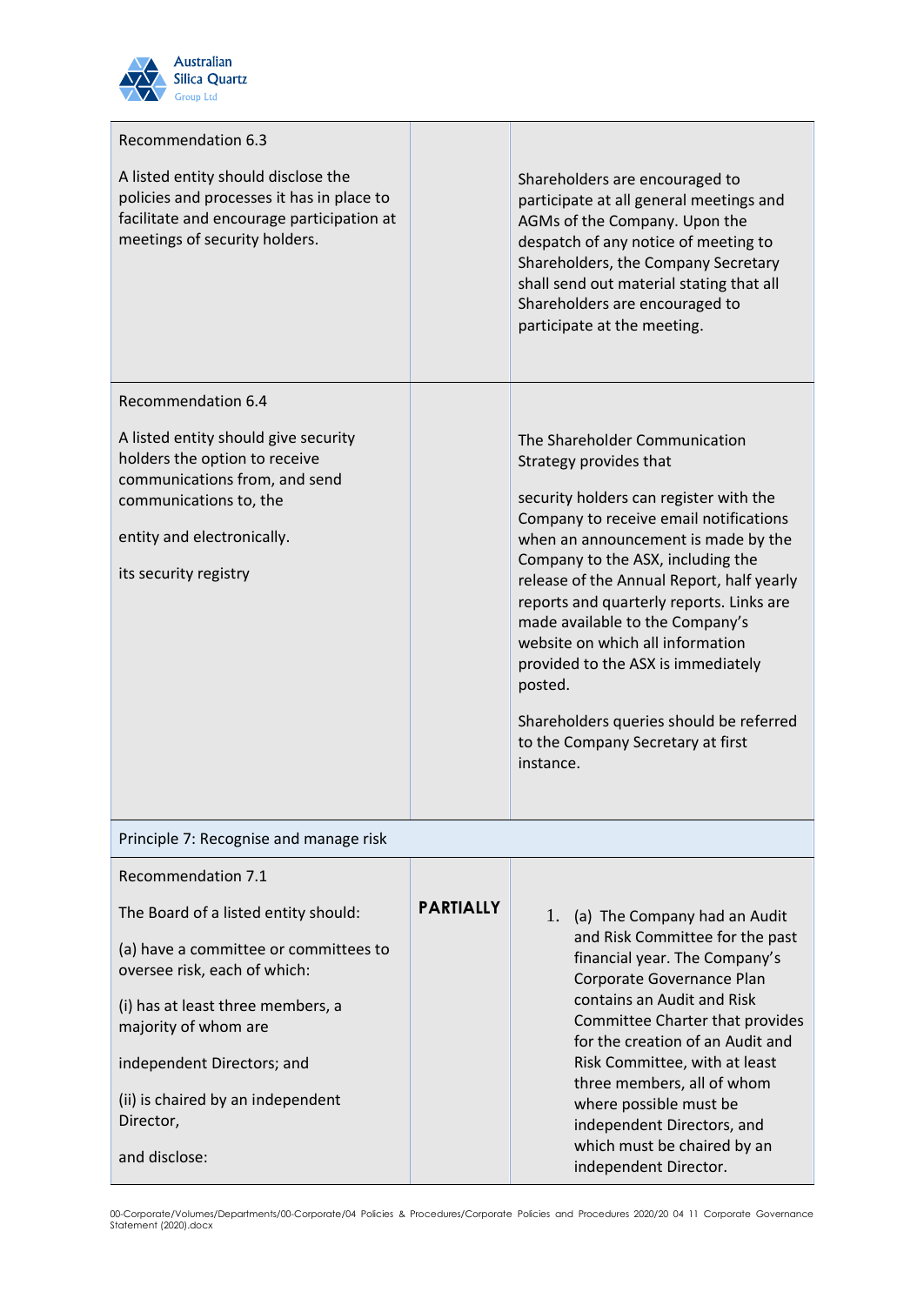

| (iii) the charter of the committee;<br>(iv) the members of the committee; and<br>(v) as at the end of each reporting<br>period, the number of times the<br>committee met throughout the period<br>and the individual attendances of the<br>members at those<br>meetings; or<br>(b) if it does not have a risk committee<br>or committees that satisfy (a) above,<br>disclose that fact and the process it<br>employs for overseeing the entity's risk<br>management framework. |            | A copy of the Corporate<br>Governance Plan is available on<br>the Company's website. The<br>members of the Audit and Risk<br>Committee, the number of times<br>the committee met during the<br>last financial year, and the<br>individual attendances of the<br>members, are disclosed in the<br>Annual Report.<br>2. (b) The Company had an Audit<br>and Risk Committee for the past<br>financial year however not all<br>members were independent<br>(refer comments above). |
|--------------------------------------------------------------------------------------------------------------------------------------------------------------------------------------------------------------------------------------------------------------------------------------------------------------------------------------------------------------------------------------------------------------------------------------------------------------------------------|------------|--------------------------------------------------------------------------------------------------------------------------------------------------------------------------------------------------------------------------------------------------------------------------------------------------------------------------------------------------------------------------------------------------------------------------------------------------------------------------------|
| <b>Recommendation 7.2</b><br>The Board or a committee of the Board<br>should:<br>1. (a) review the entity's risk<br>management framework with<br>management at least annually<br>to satisfy itself that it continues<br>to be sound; and<br>2.<br>(b) disclose in relation to each<br>reporting period, wheth                                                                                                                                                                  | <b>YES</b> | 1. (a) The Audit and Risk<br>Committee Charter requires that<br>the Audit and Risk Committee<br>(or, in its absence, the Board)<br>should, at least annually, satisfy<br>itself that the Company's risk<br>management framework<br>continues to be sound.<br>2. (b) The Company's Audit and<br>Risk Committee has completed a<br>review of the Company's risk<br>management framework in the<br>past financial year.                                                           |
| <b>Recommendation 7.3</b><br>A listed entity should disclose:<br>(a) if it has an internal audit function,<br>how the function is structured and what<br>role it performs; or<br>(b) if it does not have an internal audit<br>function, that fact and the processes it<br>employs for evaluating and continually<br>improving the effectiveness of its risk<br>management and internal control<br>processes.                                                                   | <b>YES</b> | (a) The Audit and Risk Committee<br>Charter provides for the Audit and<br>Risk Committee to monitor the need<br>for an internal audit function.<br>(b) The Company did not have an<br>internal audit function for the past<br>financial year.                                                                                                                                                                                                                                  |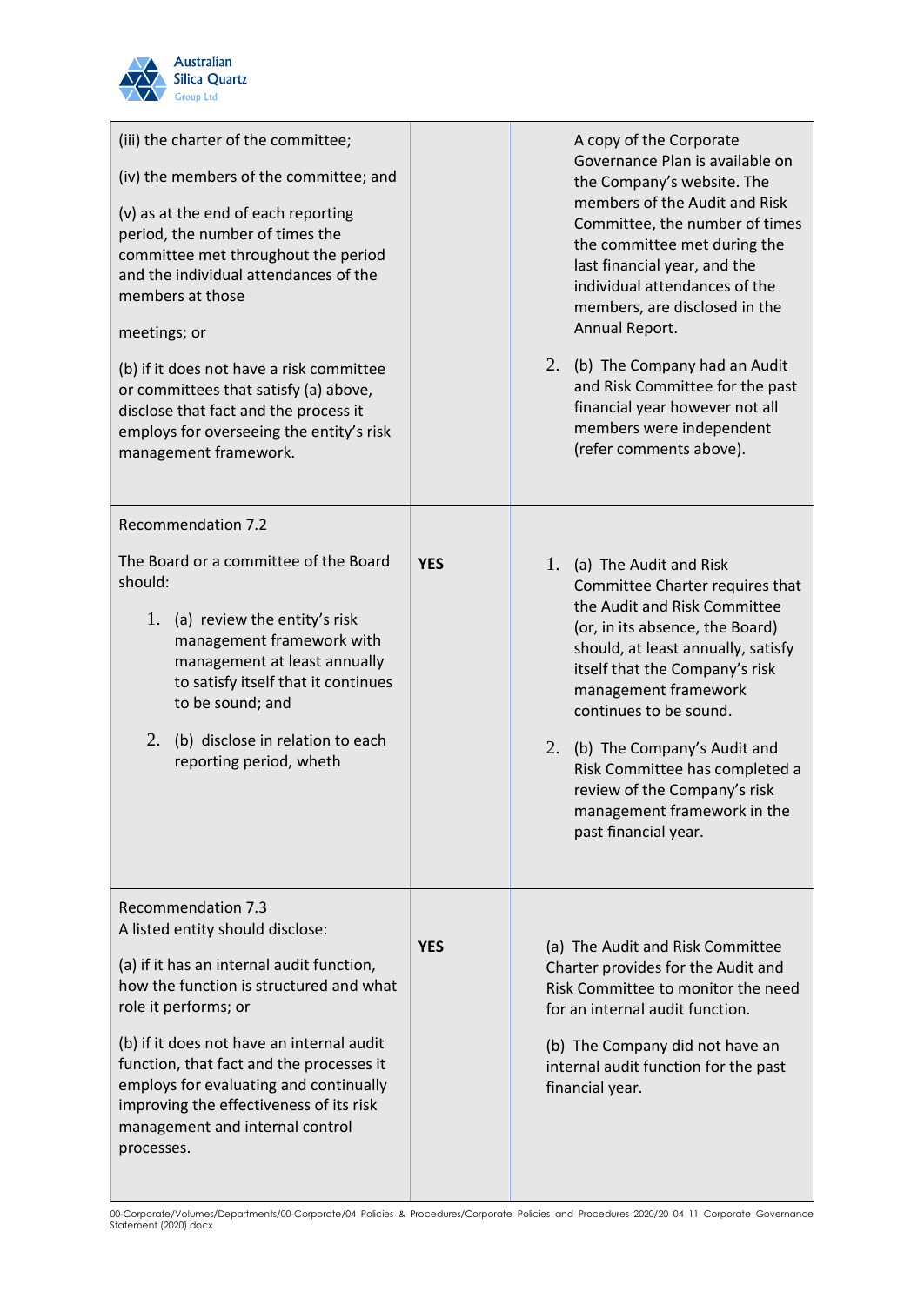

| <b>Recommendation 7.4</b>                                                                                                                                                                                                                                                                                                                                                                                                                                                      |                  |                                                                                                                                                                                                                                                                                                                                                                                                                                                                                                                                   |  |
|--------------------------------------------------------------------------------------------------------------------------------------------------------------------------------------------------------------------------------------------------------------------------------------------------------------------------------------------------------------------------------------------------------------------------------------------------------------------------------|------------------|-----------------------------------------------------------------------------------------------------------------------------------------------------------------------------------------------------------------------------------------------------------------------------------------------------------------------------------------------------------------------------------------------------------------------------------------------------------------------------------------------------------------------------------|--|
| A listed entity should disclose whether it<br>has any material exposure to economic,<br>environmental and social sustainability<br>risks and, if it does, how it manages or<br>intends to manage those risks.                                                                                                                                                                                                                                                                  | <b>YES</b>       | The Audit and Risk Committee Charter<br>requires the Audit and Risk Committee<br>(or, in its absence, the Board) to assist<br>management determine whether the<br>Company has any material exposure to<br>economic, environmental and social<br>sustainability risks and, if it does, how it<br>manages or intends to manage those<br>risks.<br>The Company discloses this information<br>in its Annual Report and on its ASX<br>website as part of its continuous<br>disclosure obligations.                                     |  |
| Principle 8: Remunerate fairly and responsibly                                                                                                                                                                                                                                                                                                                                                                                                                                 |                  |                                                                                                                                                                                                                                                                                                                                                                                                                                                                                                                                   |  |
| <b>Recommendation 8.1</b><br>The Board of a listed entity should:<br>(a) have a remuneration committee<br>which:<br>(i) has at least three members, a<br>majority of whom are independent<br>Directors; and<br>(ii) is chaired by an independent<br>Director,<br>and disclose:<br>(iii) the charter of the committee;<br>(iv) the members of the committee; and                                                                                                                | <b>PARTIALLY</b> | (a) The Company had a Remuneration<br>Committee for the past financial year.<br>The Company's Corporate Governance<br>Plan contains a Remuneration<br>Committee Charter that provides for the<br>creation of a Remuneration Committee<br>(if it is considered it will benefit the<br>Company), with at least three members,<br>a majority of whom if possible must be<br>independent Directors, and which must<br>be chaired by an independent Director.<br>The members of the Remuneration<br>Committee, the number of times the |  |
| (v) as at the end of each reporting<br>period, the number of times the<br>committee met throughout the period<br>and the individual attendances of the<br>members at those meetings; or<br>(b) if it does not have a remuneration<br>committee, disclose that fact and the<br>processes it employs for setting the level<br>and composition of remuneration for<br>Directors and senior executives and<br>ensuring that such remuneration is<br>appropriate and not excessive. |                  | committee met during the last financial<br>year, and the individual attendances of<br>the members, are disclosed in the<br>Annual Report.<br>(b) The Company had a Remuneration<br>Committee for the past financial year,<br>however not all members are<br>independent (refer comments above).                                                                                                                                                                                                                                   |  |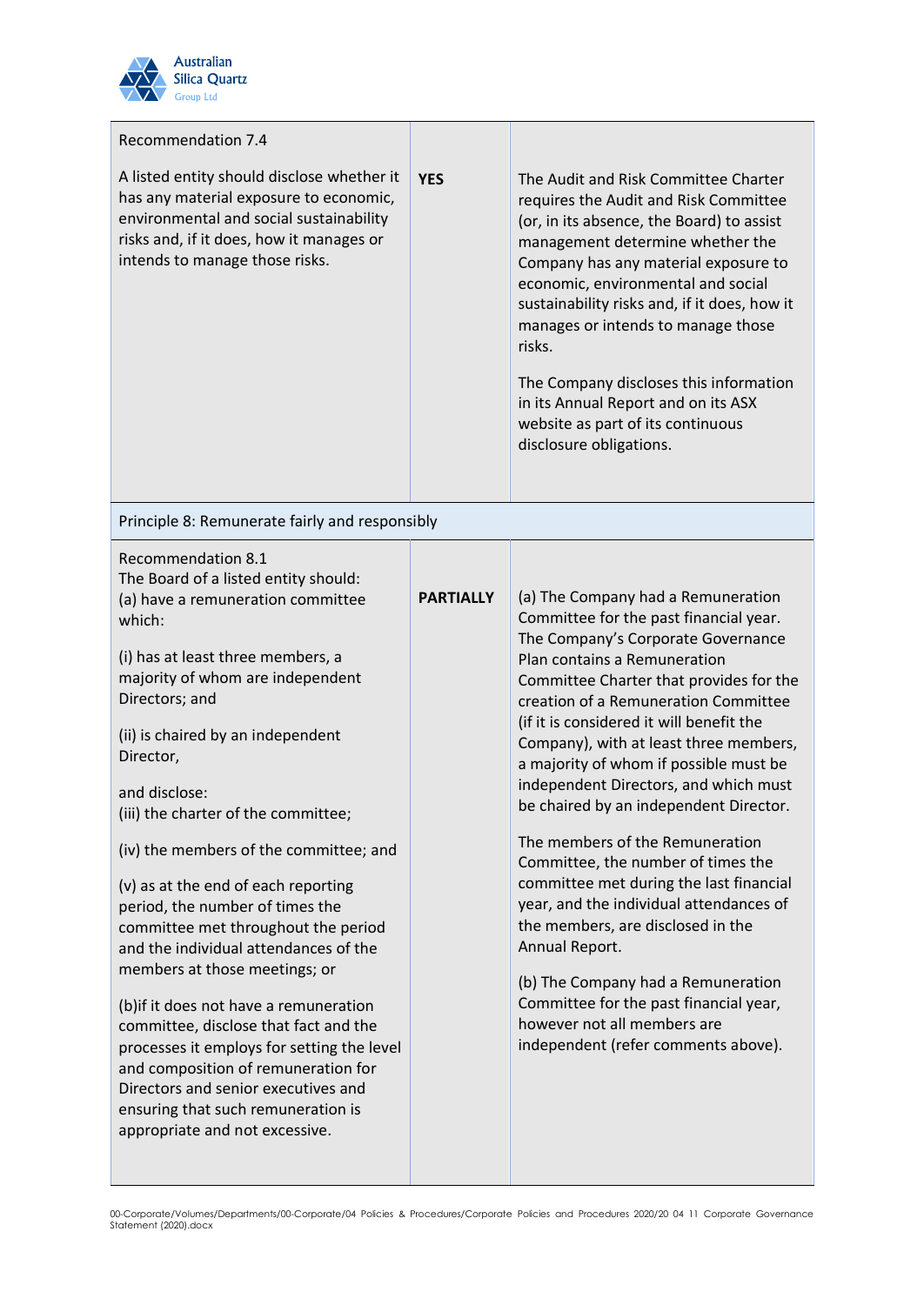

| <b>Recommendation 8.2</b><br>A listed entity should separately disclose<br>its policies and practices regarding the<br>remuneration of non-executive<br>Directors and the remuneration of<br>executive Directors and other senior<br>executives and ensure that the different<br>roles and responsibilities of non-<br>executive Directors compared to<br>executive Directors and other senior<br>executives are reflected in the level and<br>composition of their remuneration. | <b>YES</b> | The Company's Corporate Governance<br>Plan requires the Board to disclose its<br>policies and practices regarding the<br>remuneration of Directors and senior<br>executives, which is disclosed in the<br>Company's Annual Report.                                                                                                                                                                                                                                                                                                                                                                                                                                                                      |
|-----------------------------------------------------------------------------------------------------------------------------------------------------------------------------------------------------------------------------------------------------------------------------------------------------------------------------------------------------------------------------------------------------------------------------------------------------------------------------------|------------|---------------------------------------------------------------------------------------------------------------------------------------------------------------------------------------------------------------------------------------------------------------------------------------------------------------------------------------------------------------------------------------------------------------------------------------------------------------------------------------------------------------------------------------------------------------------------------------------------------------------------------------------------------------------------------------------------------|
| <b>Recommendation 8.3</b><br>A listed entity which has an equity-<br>based remuneration scheme should:<br>1. (a) have a policy on whether<br>participants are permitted to<br>enter into transactions (whether<br>through the use of derivatives<br>or otherwise) which limit the<br>economic risk of participating in<br>the scheme; and<br>2.<br>(b) disclose that policy or a<br>summary of it.                                                                                | <b>YES</b> | (a) The Company had an equity<br>based remuneration scheme<br>during the past financial year.<br>The Company did have a policy<br>on whether participants are<br>permitted to enter into<br>transactions (whether through<br>the use of derivatives or<br>otherwise) which limit the<br>economic risk of participating in<br>the scheme.<br>(b) A summary of the policy<br>from the Performance Rights<br>Plan is as follows; that a<br>participant must not enter into<br>any arrangement for the<br>purpose of hedging, or otherwise<br>effecting their economic<br>exposure, to their Performance<br>Rights. If the participant was to<br>breach the rule then the<br>Performance Rights would lapse |
|                                                                                                                                                                                                                                                                                                                                                                                                                                                                                   |            |                                                                                                                                                                                                                                                                                                                                                                                                                                                                                                                                                                                                                                                                                                         |